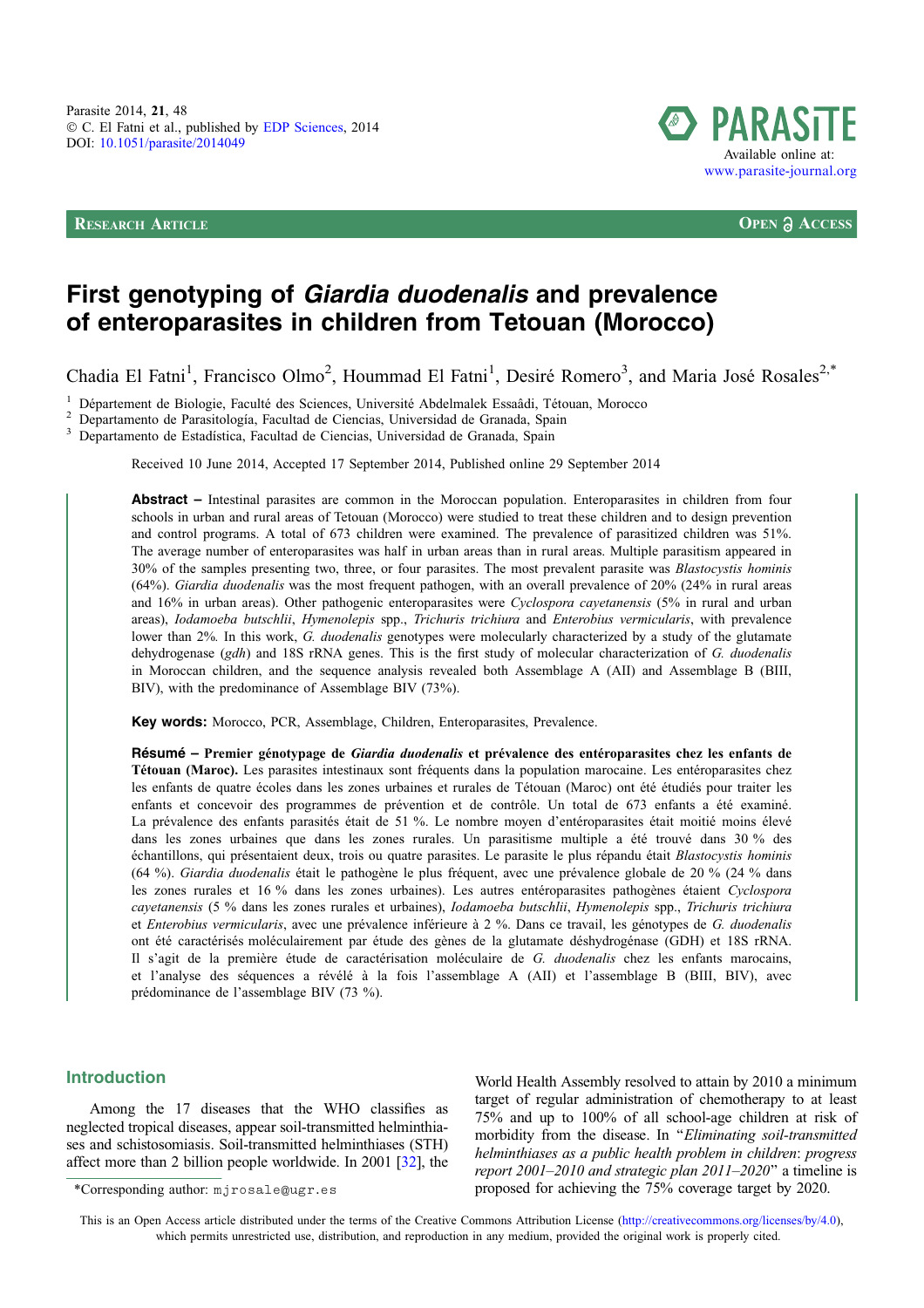Morocco is not included in this treatment program, although intestinal parasites are common in the country. The first published study specifically on Moroccan children dates back to 1955 and, as in most studies, showed a higher prevalence of the protozoan Giardia lamblia of 10% [\[8](#page-5-0)]. Some years later, other studies of the intestinal parasites most frequently found in children identified Entamoeba histolytica, Giardia intestinalis, Entamoeba coli, Iodamoeba butschlii, and Endolimax nana among the protozoa, and Enterobius vermicularis, Ascaris lumbricoides, and Hymenolepis nana among the helminths [\[11,](#page-5-0) [15](#page-5-0), [20\]](#page-5-0).

The intestinal parasitization of urban and rural populations has been compared in the provinces of Taounate, Beni Mellal, and Tizinit. Two-thirds of the rural population and half of the urban population were affected. Amoebae were the most common parasites, followed by flagellates and helminths [\[14](#page-5-0)]. More recent studies in children in Tiflet (Morocco) demonstrate that intestinal parasites have a very high incidence with a prevalence of pathogenic protozoa of 25.8%, highlighting B. hominis, E. vermicularis, and H. nana [\[31\]](#page-6-0). These children were aged 7–15 years and of them, those between 10 and 12 years were the most parasitized (84.1%).

A retrospective study [[3\]](#page-5-0) reviewed the diagnosed intestinal parasitism in the Provincial Hospital Center (Kenitra, Morocco) for the years 1996–2005, and showed an overall prevalence of 14.15%. Amoebae were frequently detected (47.04%) followed by flagellates such as G. lamblia (22.71%). Helminths were less common, with a predominance of Ascaris lumbricoides (11.87%), T. trichiura (5.64%), H. nana  $(2.68\%)$ , and E. vermicularis  $(2.08\%)$ .

Health risks of raw sewage have been extensively studied, revealing, in water, the presence of abundant eggs of A. lumbricoides, T. trichiura, E. vermicularis, H. nana, and Taenia saginata as well as cysts of E. histolytica and G. intestinalis. It has also been shown that 50.8% of children living in areas where wastewater is used in irrigation are parasitized, compared to 8.2% in areas without this practice [[4](#page-5-0), [16](#page-5-0)].

The most recent work on intestinal parasites in children in Morocco has been in the city of Sale, reflecting a prevalence of 61.7% in children aged 12–14. The protozoa were found more frequently than helminths with 57.7% and 26%, respectively, and 36.6% of children were multi-parasitized [[30](#page-6-0)].

G. duodenalis is prominent among protozoans in Morocco. A variety of molecular techniques, including Multiplex PCR, PCR-Restriction Fragment Length Polymorphism, real-time PCR and sequence analysis of the gdh, tpi, efla, 18S rRNA and 18S rDNA gene  $[12, 13]$  $[12, 13]$  $[12, 13]$  $[12, 13]$  have demonstrated that G. duodenalis differs in host specificity and is currently assigned to eight different genotypes or Assemblages (A through H) that have varied host specificities [\[26\]](#page-6-0). Assemblages A and B have been reported in humans and a broad range of other hosts, including livestock, cats, dogs, and beavers as well as other wild mammals [[23](#page-6-0), [28](#page-6-0)]. Assemblage A has been further grouped into subtypes I, II, and III. By contrast, there is no clear subgrouping within Assemblage B but it has been classified into subtypes III and IV. Assemblages AII and BIV are considered to be more human-adapted [\[2,](#page-5-0) [6](#page-5-0)].

A recent review [[28](#page-6-0)] indicates that Assemblage B (58%) has a higher prevalence than Assemblage A (37%) in different regions of the world (Europe, Africa, America, Asia, Australia, Oceania). This proportion does not change when data either from developed or from developing countries are analyzed, although the prevalence of mixed infections is higher in the latter  $(5.2\%)$  than the former  $(3.2\%)$ .

The present study is the first work on the molecular epidemiology of G. duodenalis in Morocco, and analyzes the prevalence of intestinal parasites in children from rural and urban areas from Tetouan (Morocco) over 1 year.

The Spanish Agency for International Development Cooperation (AECID) during the years 2009–2012 has supported a project of prevention, control, and treatment of intestinal parasites in Tetouan (Morocco), in order to decrease the prevalence of parasitic infections among children.

## Materials and methods

#### Epidemiological study

Tetouan, located in northern Morocco, has a Mediterranean climate with variable temperatures.

In this work, we studied the frequency of intestinal parasites in children from four schools in both rural and urban areas of this city, in order to treat sick children and establish prevention and control programs against intestinal parasites. From May 2012 to June 2013, stool samples were collected throughout the four seasons of the year from children between 5 and 14 years old.

A total of 673 samples (a sample for each child), were collected from the schools Maghrrib el Arabi and Ahmed el Bakal, situated in urban areas, and Bounazal and Azla, located in rural areas. In all cases, these were public schools with children of different social classes. In urban areas, 397 samples were collected from the two schools located in the mountainous area from various socio-economic levels (171 from the college Ahmed el Bakal and 226 from Maghrrib el Arabi). There were large differences in the dwellings of the population; on the one hand, some lived in adobe houses without access to a sewer system and drinking water from wells (80%), while others lived in large modern buildings (20%). Pets and other domestic animals coexist with people. In the rural areas, 276 samples were collected from the two schools (152 from the college Azla and 124 in Bounazal). In this case, the location of schools was different: the school Bounazal was located in the mountainous area while the school of Azla was located on the coast. The children of both schools had different socioeconomic levels; some lived in houses of adobe and had latrines (17%) whereas others had neither potable water nor sewage facilities (83%). Domestic and wild animals lived outside the houses in the immediate surroundings.

Data of age, sex, and state of health of the family were compiled from a questionnaire interview. We collected 333 samples of girls and 340 of boys.

Following the interview, a small container for a stool sample was given to each child. After the fecal samples were collected, the children were weighed and measured to complete the questionnaire.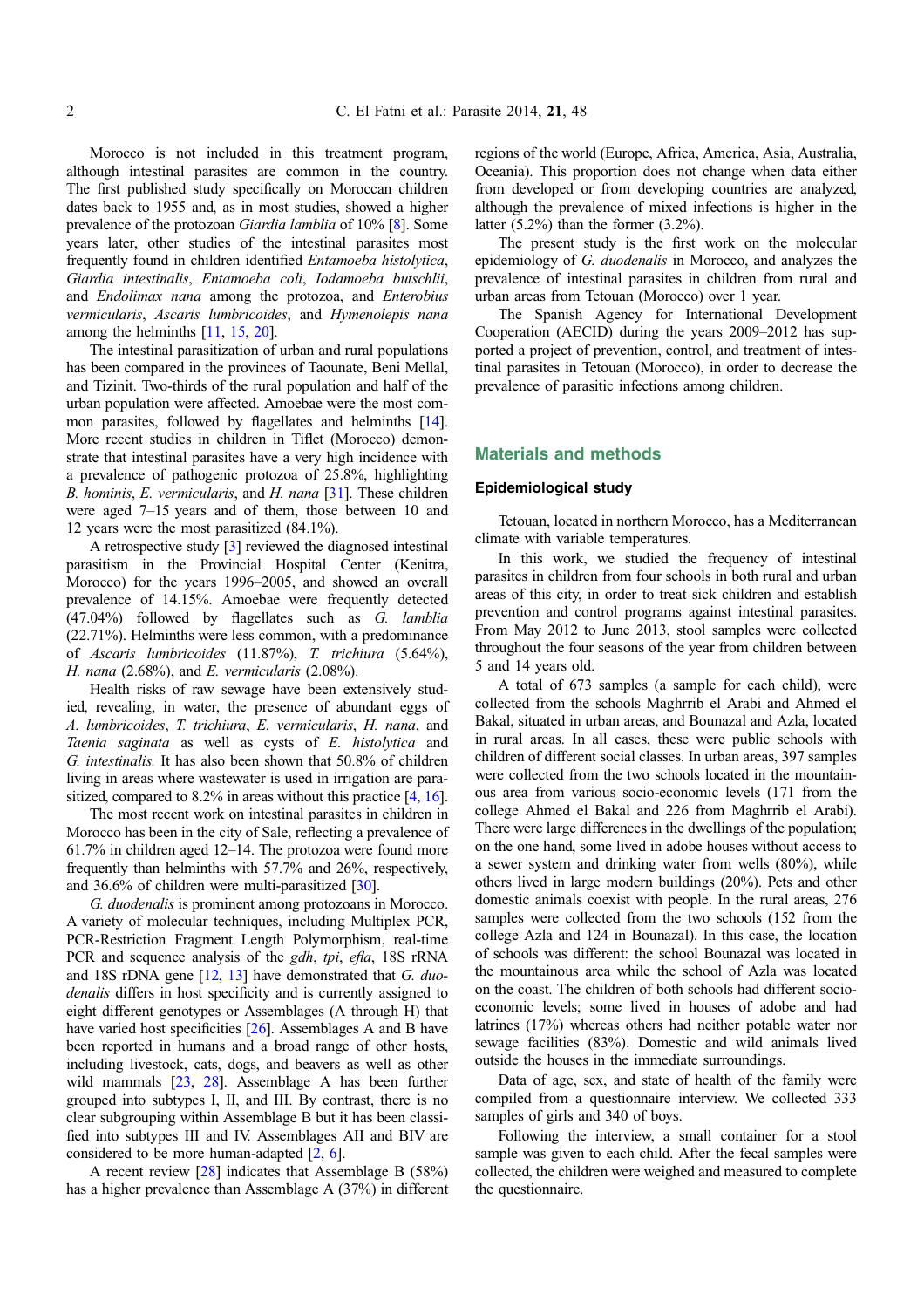The samples for the examination of enteroparasites were processed as in Peréz Cordón et al. (2008) [\[22\]](#page-5-0). Samples were transported to the laboratory and preserved in potassium dichromate at 2.5% and kept at  $4^{\circ}$ C until macroscopically and microscopically examined. Macroscopic inspection determined the consistency and mucus as well as the blood and fat contents of the samples. After examination under a binocular microscope, and afterwards a light microscope, using lugol's solution in some cases, samples were stained with Ziehl-Neelsen and Giemsa.

All the samples were concentrated by Faust's [[5\]](#page-5-0) and Ritchie's [[25](#page-6-0)] techniques.

Data were compared between urban and rural areas, and sex and age using W-values of the Mann-Whitney test. Prevalence of intestinal parasites was studied at a  $p$  value  $\leq 0.05$ .

## Molecular characterization of Giardia duodenalis genotypes

#### DNA extraction

All the positive fecal samples for Giardia duodenalis were processed for DNA extraction.

Cysts were disrupted using five freeze-thaw cycles (dry ethanol bath at  $65 \text{ °C}$ ) and sonication in 1.4 mL of lysis buffer supplied in the QIAamp DNA mini kit (QIAGEN, USA) containing protease inhibitors. Genomic DNA was isolated by a QIAamp DNA stool mini kit protocol (QIAGEN) directly from the fecal sample  $(200 \mu L/sample)$ . DNA samples were stored at  $-20$  °C until further use.

#### Giardia PCR assay

For the molecular characterization of Giardia, we used two PCR techniques: a semi-nested PCR was performed following Read et al. 2004, [\[24\]](#page-6-0), for amplification and sequencing of a region of the glutamate dehydrogenase (gdh) gene; and a nested PCR to amplify a 292-bp fragment of Giardia 18S rRNA, as in Appelbee et al. 2003 [[2\]](#page-5-0).

#### Sequence analysis

PCR products were purified using Wizard<sup>R</sup> Genomic Purification Kit (Promega, Spain) according to the manufacturer's instructions and sequenced on an ABI PRISM<sup>R</sup>  $BigDye^{TM}$  Terminator Cycle Sequencing Kit (Applied Biosystems).

The results of the sequencing reactions were analyzed and edited using Chromas lite version 2.0, compared to existing Giardia gdh and 18S rRNA sequences in GenBank using BLAST searches and aligned with reference genotypes from GenBank using ClustalW. Gdh reference sequences used for G. duodenalis were Assemblage AI: [M84604](http://www.ncbi.nlm.nih.gov/nuccore/M84604), AII: [L400510](http://www.ncbi.nlm.nih.gov/nuccore/L400510), Assemblage BIII: [AF069059](http://www.ncbi.nlm.nih.gov/nuccore/AF069059) and BIV: [L40508](http://www.ncbi.nlm.nih.gov/nuccore/L40508). 18S rRNA reference sequences for G. duodenalis were Assemblage AI: [AB159796](http://www.ncbi.nlm.nih.gov/nuccore/AB159796), Assemblage AII: [AF199446](http://www.ncbi.nlm.nih.gov/nuccore/AF199446), Assemblage BIII: [AF113897](http://www.ncbi.nlm.nih.gov/nuccore/AF113897), Assemblage BIV: [AF113898.](http://www.ncbi.nlm.nih.gov/nuccore/AF113898)

## Results and discussion

### Epidemiological study

Results observed in the present study show that the prevalence of parasitized children was 51.2%. In rural areas, the average number of parasites (number of parasites found in the samples from rural areas/number of samples collected in rural areas), was 0.81 (226/276) and in urban areas was half, 0.48 (191/397). Multiple parasitism appeared in 30.1% of the parasitized children (10% children from urban areas and 20.1% in children from rural areas), with two, three, or four parasites. Rural children were the main victims of enteroparasites in Tetouan. The use of sanitary latrines and more parental income and education, as in urban areas, would reduce the parasite infestation by half.

This study demonstrates that intestinal parasitic infections are currently a public health problem in Morocco, because the general prevalence of intestinal parasites was found to be 51.2%. This is similar to the prevalence found in previous years, ranging from 14 to 57%, with the highest values corre-sponding to children [\[3](#page-5-0), [11,](#page-5-0) [14,](#page-5-0) [30](#page-6-0)]. This indicates that the socioeconomic and sanitary conditions have not changed significantly during these years or have perhaps worsened, as practically the same parasitic diseases occur in urban and rural areas.

There were no statistical differences regarding sex and age [\(Table 2\)](#page-3-0). The intestinal parasites detected [\(Table 1\)](#page-3-0) were Blastocystis hominis, Giardia duodenalis, Cyclospora cayetanensis, Entamoeba coli, Chilomastix mesnili, Iodamoeba butschlii and Isospora belli, Enterobius vermicularis, Hymenolepis spp., Ascaris lumbricoides, and Trichuris trichiura.

[Table 1](#page-3-0) shows the general prevalence of each parasite and the prevalence for both areas. The most frequent enteroparasites were B. hominis (63.8%), G. duodenalis (19.8%), and C. cayetanensis (5.2%). In the two areas studied, the parasite prevalence proved similar, with the exception of G. duodenalis (23.9% rural vs. 15.7% urban), Hymenolepis spp. (3% rural vs. 0.8% urban) and *E. coli* (3.6% urban vs. 1.7% rural).

The prevalence of helminths was significantly lower than that of protozoa [\(Table 1\)](#page-3-0), as in other studies in Morocco  $[3, 3]$  $[3, 3]$  $[3, 3]$ [14](#page-5-0), [31](#page-6-0), [29](#page-6-0)]. Thus the most common were Hymenolepis spp., with a prevalence of only 1.9%, and E. vermicularis with 1.5%.

Few children had diarrhea (8% in rural areas and 7% in urban areas), with abdominal pain, but none needed parenteral nutrition. B. hominis and G. duodenalis were present in fecal samples of children with diarrhea.

[Table 1](#page-3-0) shows that the most prevalent parasite was Blastocystis hominis (63.8%). There were no prevalence differences between the schools studied. Recently, B. hominis has been considered a parasitic cause of intestinal disorders [\[1](#page-5-0), [22](#page-5-0)]. In the present study, B. hominis caused diarrhea only in multiparasitized children.

Multiple parasitic infections were common ([Table 3](#page-4-0)). The most frequent cases were B. hominis  $+$  G. duodenalis (52 cases) and B. hominis  $+ C$ . cayetanesis (7 cases). With three parasites B. hominis  $+ G$ . duodenalis  $+ C$ . cayetanensis (4 cases). Multiple infection with four parasites, B. hominis + C. cayetanensis + G. duodenalis + T. trichiura, was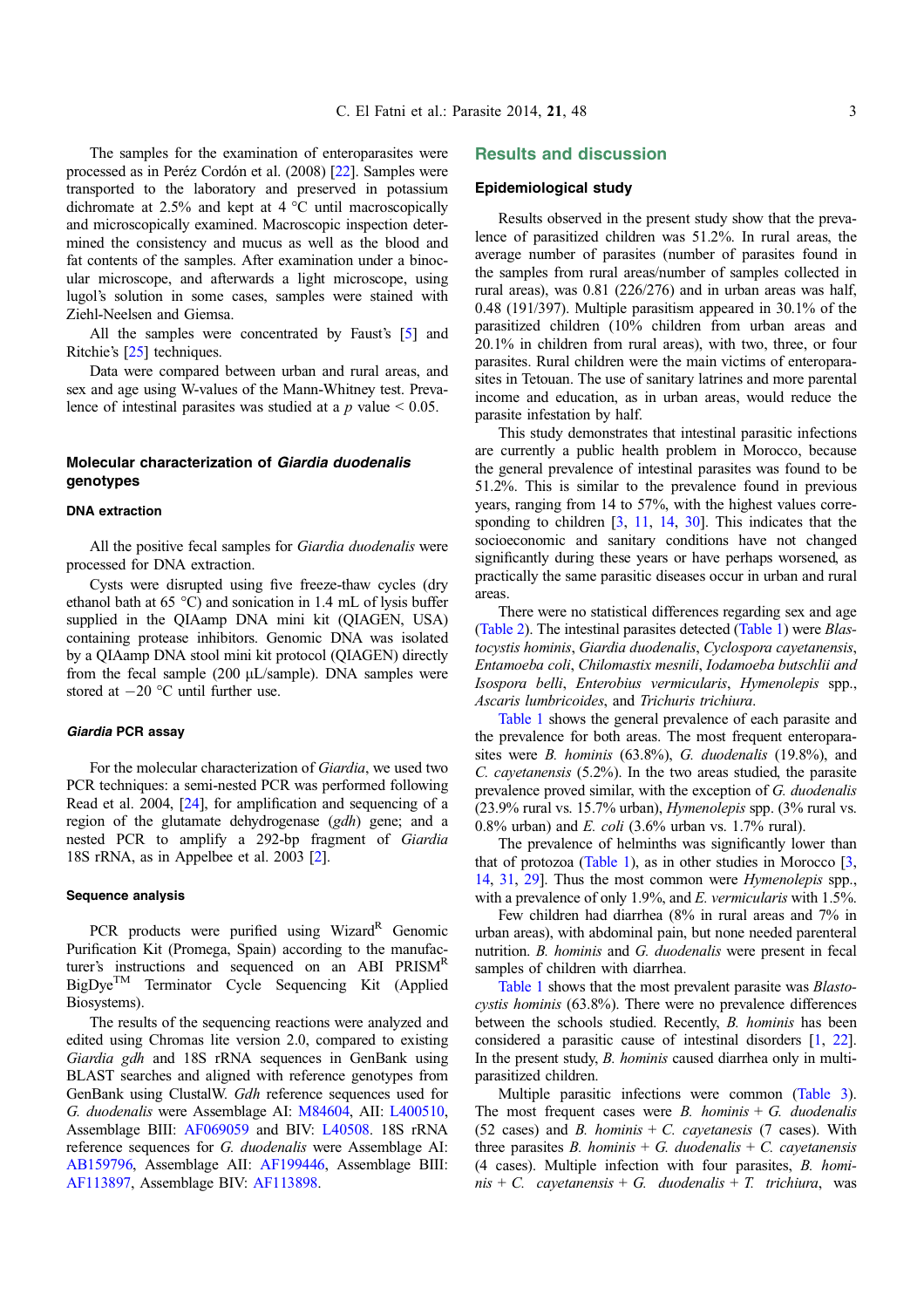#### <span id="page-3-0"></span>4 C. El Fatni et al.: Parasite 2014, 21, 48

| Parasite                    | Urban $n\frac{6}{6}$ | Rural $n\llap{$}^{\prime\prime}\!\!\!\!\!\!$ (%) | Global prevalence | $p$ -value <sup>1</sup> | $p$ -value <sup>2</sup> |
|-----------------------------|----------------------|--------------------------------------------------|-------------------|-------------------------|-------------------------|
| <b>Blastocystis</b> hominis | 129 (67.5)           | 136(60.1)                                        | 265(63.8)         | 0.000012                | 0.11787                 |
| Giardia intestinalis        | 30(15.7)             | 54 (23.9)                                        | 84 (19.8)         | 0.000004                | 0.03751                 |
| C. cayetanensis             | 10(5.2)              | 12(5.3)                                          | 22(5.2)           | 0.189948                | 0.96362                 |
| Entamoeba coli              | 7(3.6)               | 4(1.7)                                           | 11(2.6)           | 0.752927                | 0.22187                 |
| Chilomastix mesnili         | 4(2)                 | 5(2.2)                                           | 9(2.1)            | 0.372669                | 0.88736                 |
| Iodamoeba butschlii         | 2(1)                 | 2(0.8)                                           | 4(0.9)            | 0.715223                | 0.82862                 |
| Isospora belli              | $\Omega$             |                                                  | 1(0.5)            | 0.231573                | 0.38156                 |
| Enterobius vermicularis     | 4(1.7)               | 3(1.3)                                           | 7(1.5)            | 0.92142                 | 0.73636                 |
| Hymenolepis spp.            | 2(0.8)               | 7(3)                                             | 9(1.9)            | 0.387293                | 0.10919                 |
| Ascaris lumbricoides        | 1(0.4)               | $\theta$                                         | 1(0.2)            | 0.406099                | 0.34127                 |
| Trichuris trichiura         | 2(1)                 | 2(0.8)                                           | 4(0.9)            | 0.715223                | 0.82862                 |

Table 1. Prevalence of intestinal parasites in urban and rural zone of Tetouan (Morocco) during 2012–2013.

*n*: number of samples with parasites.<br><sup>1</sup> *p*-value: Mann-Whitney W test to compare between rural and urban zones. The level of significance was set at  $p < 0.05$ .

p-value: A contrast to compare proportions which assumes a normal approximation is used. The level of significance was set at  $p < 0.05$ .

Table 2. Prevalence of intestinal parasites in children of urban and rural zones on Tetouan by sex and age.

| Parasite                    | Girls $n\frac{6}{6}$ | Boys $n\frac{6}{6}$ | <i>p</i> -value | [5,9) $n\frac{6}{6}$ | [9,15) $n\binom{0}{0}$ | $p$ -value* |
|-----------------------------|----------------------|---------------------|-----------------|----------------------|------------------------|-------------|
| <b>Blastocystis</b> hominis | 133(65.2)            | 132 (59.7)          | 0.767288        | 137(62)              | 128(62.7)              | 0.051841    |
| Giardia intestinalis        | 37(18.1)             | 47(21.3)            | 0.287636        | 47(21.3)             | 37(18.1)               | 0.943214    |
| Cyclospora cayetanensis     | 13 (6.4)             | 9(4.1)              | 0.359969        | 13(5.9)              | 9(4.4)                 | 0.790192    |
| Entamoeba coli              | 4(2)                 | 7(3.2)              | 0.381176        | 5(2.3)               | 6(2.9)                 | 0.464916    |
| Chilomastix mesnili         | 3(1.5)               | 6(2.7)              | 0.330218        | 3(1.4)               | 6(2.9)                 | 0.1623      |
| Iodamoeba butschlii         | 1(0.5)               | 3(1.4)              | 0.327107        | 2(0.9)               | 2(1)                   | 0.799717    |
| Isospora belli              | 1(0.5)               | 0                   | 0.313701        | 1(0.5)               | $\Omega$               | 0.380074    |
| Enterobius vermicularis     | 3(1.5)               | 4(1.8)              | 0.725651        | 3(1.4)               | 4(1.8)                 | 0.471547    |
| <i>Hymenolepis</i> spp.     | 3(1.5)               | 6(2.7)              | 0.330218        | 4(1.8)               | 5(2.4)                 | 0.470728    |
| Ascaris lumbricoides        | 1(0.5)               | 0                   | 0.313701        | $\theta$             | 1(0.5)                 | 0.257467    |
| Trichuris trichiura         | 2(1)                 | 2(0.9)              | 0.984548        | 3(1.4)               | 1(0.5)                 | 0.451076    |

n: number of samples with parasites.

p-value: Mann-Whitney W test to compare sexes. The level of significance was set at  $p < 0.05$ .

p-value: Mann-Whitney W test to compare ages. The level of significance was set at  $p < 0.05$ .

detected in a child from Ahmed El Bakal with severe diarrhea. All the samples with two, three or four enteroparasites were diarrheic. The difference in the prevalence of enteroparasites in males and females was statistically not significant.

Among pathogenic protozoa, G. duodenalis was the most prevalent (19.8%) followed by C. cayetanensis (5.2%). These prevalence values are similar to those found in the most recently published studies in Morocco [\[29\]](#page-6-0). Prevalence rates of C. cayetanensis in rural and urban areas (Table 1) were similar but G. duodenalis appeared with different percentages in children from urban areas (15.7%) and from rural areas (23.9%). Differences between these parasites may be due to the zoonotic nature of G. duodenalis and the anthroponotic nature of C. cayetanensis. This is to be expected because in rural areas the contact with domestic animals is greater and hygiene conditions are more deficient. By adopting appropriate descriptive and molecular epidemiological studies, particularly in defined endemic foci, the zoonotic potential of this parasite should be able to be elucidated [\[19,](#page-5-0) [23](#page-6-0)].

All children affected by enteropathogens were treated with the medication prescribed in hospitals. Control and prevention programs are being started against the most frequent intestinal parasites with posters and educative conferences.

#### Molecular characterization of Giardia

Based on the characterization of the genes such as glutamate dehydrogenase (gdh), triosephosphate isomerase (tpi), b-giardin (bg genes), and small-subunit rRNA, assemblages of G. duodenalis have been classified. Assemblages A and B were found in isolates of humans and animals, while assemblages C-H were restricted to domestic animals, livestock, and wild animals [\[23](#page-6-0), [26](#page-6-0)].

Of the 673 children analyzed, 84 presented G. duodenalis (19.8%). We used a semi-nested PCR to amplify a 432-bp fragment of  $gdh$  [[24](#page-6-0)] and a nested PCR to amplify a 292-bp fragment of Giardia 18S rRNA [\[2](#page-5-0)].

All the positive fecal samples for G. duodenalis were processed for DNA extraction but in only 11 samples did we find a band of 432-bp (gdh) and in 9 samples a band of 229-bp (18S rRNA); this was perhaps due to the low concentration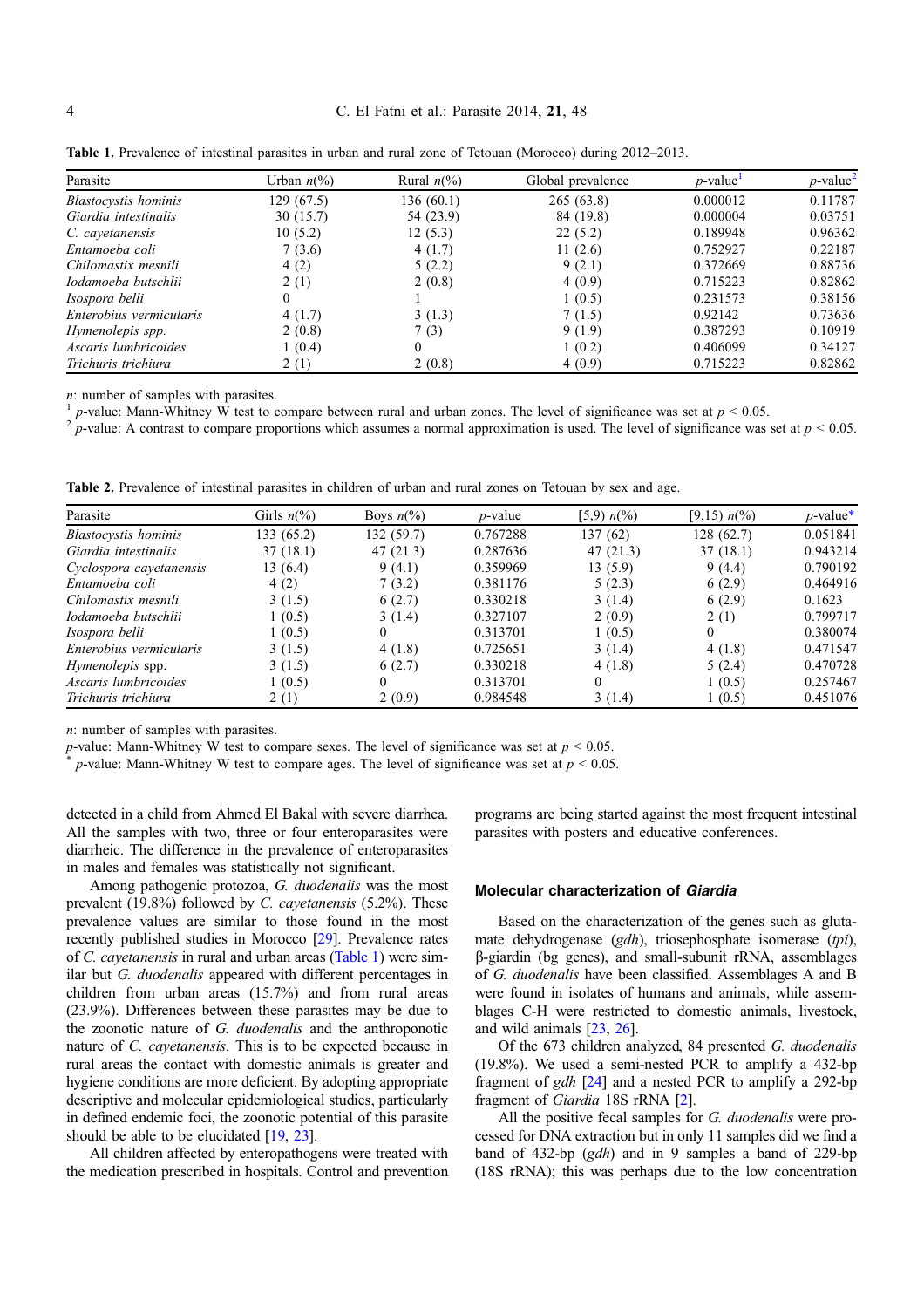|                                                | No. of         |
|------------------------------------------------|----------------|
|                                                | cases          |
| Two parasites                                  |                |
| $B.$ hominis + G. duodenalis                   | 52             |
| B. hominis $+ C$ . cay etanensis               | 7              |
| $B.$ hominis + C. mesnili                      | 7              |
| G. duodenalis $+ C$ . cavetanensis             | 5              |
| G. duodenalis + $H$ . nana                     | $\overline{4}$ |
| $R$ hominis $+ E$ vermicularis                 | 2              |
| $B.$ hominis $+T.$ trichiura                   | $\sqrt{2}$     |
| H. nana + H. diminuta                          | $\overline{2}$ |
| $R$ hominis + $E$ coli                         | $\mathbf{1}$   |
| $R$ hominis + H diminuta                       | 1              |
| $R$ hominis $+$ A lumbricoides                 | 1              |
| $C.$ cayetanensis + I. butschlii               | 1              |
| $C.$ cayetanensis $+ I.$ belli                 | 1              |
| $C.$ cavetanensis $+T.$ trichiura              | 1              |
| $G.$ duodenalis + E. vermicularis              | 1              |
| Three parasites                                |                |
| B. hominis + G. duodenalis + C. cayetanensis   | 4              |
| B. hominis + G. duodenalis + E. coli           | 3              |
| B. hominis + C. cayetanensis + E. coli         | 3              |
| B. hominis + C. cayetanensis + I. butschlii    | $\overline{2}$ |
| B. hominis + C. cayetanensis + C. mesnili      | 1              |
| B. hominis + E. coli + C. mesnili              | 1              |
| B. hominis + C. cayetanensis + E. vermicularis | 1              |
| Four parasites                                 |                |
| B. hominis + C. cayetanensis + G. duodenalis + | 1              |
| T. trichiura                                   |                |

<span id="page-4-0"></span>Table 3. Multiple infections by enteroparasites in children of Tetouan (Morocco).

of cysts in the majority of samples. These 11 samples had more cysts than in the rest of the samples. Samples in lanes 11 and 12 (Figs. 1 and 2) had lower numbers of cysts/mL, and this may be why bands could not be detected in Figure 2, where the 18S rRNA PCR was performed. All PCR products were purified and successfully sequenced.

In our study, molecular characterization of G. duodenalis according to *gdh* sequence analysis was more sensitive than according to 18S rRNA sequence. According to the 18S rRNA PCR sequence analysis, we identified Assemblage BIV in eight samples and Assemblage BIII in one. Samples with Assemblage A could not be identified. According to the gdh sequence data, in eight samples we found G. duodenalis Assemblage BIV (72.7%), in one Assemblage BIII (9.08%), and in two samples Assemblage AII (18.1%).

Humans, dogs, cats, domestic livestock (cattle, sheep, pigs, horses, goats), and certain species of wildlife have been described as natural hosts of G. duodenalis Assemblages A and B [\[23\]](#page-6-0). Foronda et al. (2008) [\[7](#page-5-0)] also detected G. duodenalis Assemblage E in human stool samples in Egypt based on the tpi gene.

The greatest zoonotic risk is from Assemblage AI and to a lesser degree from Assemblage B, which appears to be predominantly human-specific as Assemblage AII [[28](#page-6-0)].

Predominance of Assemblage A or B differs in each country. However, in children, the results of this study (81.8% B vs. 18.1% AII) match the global predominance of genotype B.

 $\overline{11}$  $\frac{1}{2}$  $13$  $10$ 100  $200$ 100

Figure 1. PCR amplification of *Giardia duodenalis gdh* on 2% agarose gel stained with Ethidium Bromide. Lane 1, molecularweight marker (1.000 bp); lane 2, positive control of Giardia duodenalis (ATCC 30888); lanes 3–13, polymerase chain reaction products from examined samples.



Figure 2. PCR amplification of Giardia duodenalis SSUrRNA on 2% agarose gel stained with Ethidium Bromide. Lane 1, molecularweight marker (1.000 bp); lane 2–12 polymerase chain reaction products from examined samples; lane 13, positive control of Giardia duodenalis (ATCC 30888).

We suggest that anthroponotic transmission is possible due to the habit of defecating on the ground, in the absence of toilets, in houses and schools, thereby contaminating water and food with human excrement. Similar results are found in other countries. In Brazil, Kohli et al. (2008) [\[12](#page-5-0)] reported 74.1% and 5% Assemblages B and A, respectively among 47 children. In Nepal, genotyping of the Giardia PCR product by restriction-fragment-length polymorphism indicated that 74% (26 of 35) were Assemblage B, 20% (7 of 35) were assemblage A, and 6% (2 of 35) were mixed Assemblages [\[29\]](#page-6-0). Results from studies conducted in Iran indicated 66.7% Assemblage B and 33.3% AII [[10](#page-5-0)] and 10% AII, 16% B and 74% with a mixture of Assemblages AII and B [[27](#page-6-0)]. In Argentina, Molina et al. 2011 [\[21\]](#page-5-0) found 65.7% Assemblage B, 31.4% Assemblage A, and 2.8% mixed infection. Lebbad et al. 2011 [[17](#page-5-0)], analyzing 207 fecal samples of children, identified 73 infected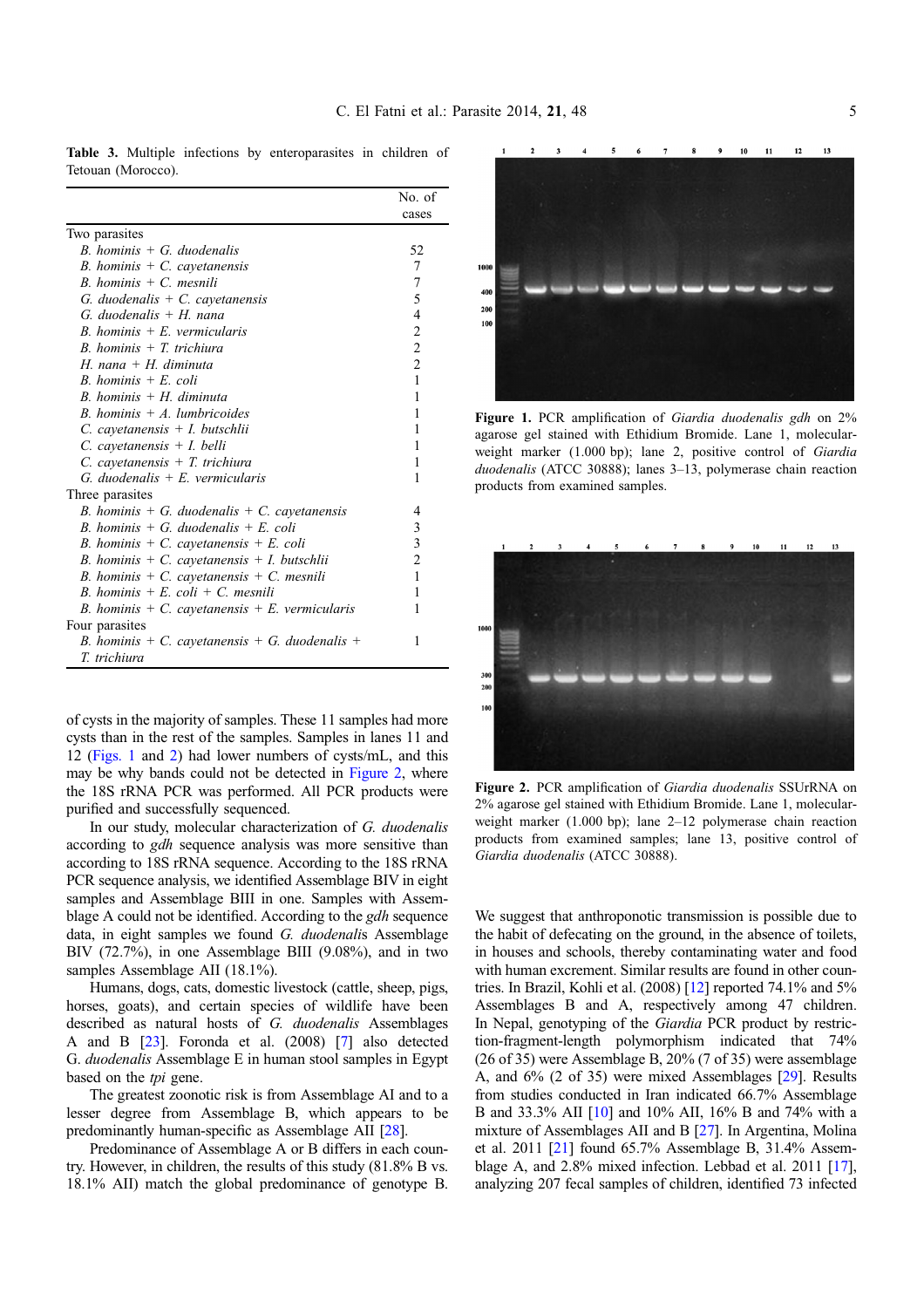<span id="page-5-0"></span>with G. duodenalis Assemblage A, 128 with Assemblage B, and six with mixed Assemblages  $A + B$ .

Few studies have investigated the association between Assemblage occurrence and the age of patients. In one study of 321 persons between 2 and 76 years old, children  $\leq 12$  years of age were at a higher risk of infection with Assemblage B [18]. The results of our study concur with this, since most of the children were under 14 years old.

In this work, we observed that the children with Assemblage B infection released more cysts than those infected with Assemblage A (samples in lanes 11 and 12, [Fig. 2\)](#page-4-0) compared to previous studies [12, 22], but only the fecal samples with Assemblage A (AII) were diarrheic. A likely association has been reported between Assemblage A infections and diarrhea, whereas higher parasite-DNA loads and a higher overall prevalence were observed for Assemblage B infections, statistically related to asymptomatic *Giardia* infection [9, 22, [30](#page-6-0)]. Diarrheal symptoms may be associated with specific Assemblages of G. duodenalis and this phenomenon may in the future explain the wide variation in symptoms among persons infected with Giardia, but currently studies of a possible association between G. duodenalis Assemblages and virulence have rendered inconsistent results [6]. Therefore, with the results found, we continue to underline the importance of the asymptomatic children in the transmission of G. duodenalis both directly as well as indirectly. Large studies in endemic settings are required to elucidate the role that Assemblage type plays in Giardia duodenalis infections in vulnerable populations, such as children.

## **References**

- 1. Andiran N, Cibali Acikgozb Z, Turkaya S, Andiranc F. 2006. Blastocystis hominis an emerging and imitating cause of acute abdomen in children. Journal of Pediatric Surgery, 41, 1489–1491.
- 2. Appelbee AJ, Frederick LM, Heitman TL, Olson ME 2003 Prevalence and genotyping of Giardia duodenalis from beef calves in Alberta, Canada, Veterinary Parasitology, 112, 289–294.
- 3. El Guamri Y, Belghyti D, Achicha A, Tiabi M, Aujjar N, Barkia A, El Kharrim K, Barkia H, El Kharrim K, Barkia H, El-Gellaki E, Mousahel R, Bouachra H, Lakhal A. 2009. Enquête épidémiologique rétrospective sur les parasitoses intestinales au Centre hospitalier provincial El Idrissi (Kénitra, Maroc) : bilan de 10 ans (1996–2005). Annales de Biologie Clinique (Paris), 67, 191–202.
- 4. El Kettani S, Azzouzi EM, Maata A. 2006. Prévalence de Giardia intestinalis chez une population rurale utilisant les eaux usées à des fins agricoles à Settat, Maroc. Médecine et Maladies Infectieuses, 36, 322–328.
- 5. Faust EC, Sawitz W, Tobie J, Odom V, Peres C, Lincicome DR. 1939. Comparative efficiency of various techniques for the diagnosis of protozoa and helminths in feces. Journal of Parasitology, 25, 241–262.
- 6. Feng Y, Xiao L. 2011. Zoonotic potential and molecular epidemiology of Giardia species and giardiasis. Clinical Microbiology Review, 24(1), 110–140.
- 7. Foronda P, Bargues MD, Abreu-Acosta N, Periago MV, Velero MA, Valladares B, Mas-Coma S. 2008. Identification of genotypes of Giardia intestinalis of human isolates in Egypt. Parasitology Research, 103, 1177–1181.
- 8. Gand J, Chedical M. 1956. Les parasites intestinaux au Maroc. Maroc Médical, 379, 1058–1063.
- 9. Goñi P, Aldan DE, Clavel A, Seral C, Remacha MA, Castillo FJ. 2010. Prevalencia de Giardia duodenalis genotipo B en humanos de Zaragoza y León, España. Enfermedades Infecciosas y Microbiología Clínica, 28, 1–3.
- 10. Hatam NK, Fallah E, Asgharzadeh M, Mirsamadi N, Mahdavipour B. 2011. Glutamate dehydrogenase and triosephosphate-isomerase coding genes for detection and genetic characterization of Giardia lamblia in human feces by PCR and PCR RFLP. Turkish Journal of Medical Sciences, 41(2), 283–289.
- 11. Jimenez Albarrán M, Odda R, González-Castro J. 1994. Estudio coprologico de algunas infecciones intestinales en el norte de Marruecos (Provincias de Tanger, Tetuan y Larache). Revista de Sanidad e Higiene Pública (Madrid), 68(3), 405–418.
- 12. Kohli A, Oluma Y, Bushen R, Pinkerton E, Houpt R, Newman C, Sears A, Lima A, Guerrant R. 2008. Giardia duodenalis assemblage, clinical presentation and markers of intestinal inflammation in Brazilian children. Transactions of the Society of Tropical Medicine and Hygiene, 102, 718–725.
- 13. Koehler AV, Jex AR, Haydon SR, Stevens MA, Gasser RB. 2014. Giardia/giardiasis. A perspective on diagnostic and analytical tools. Biotechnology Advances, 32, 280–289.
- 14. Laamrani El Idrissi A, Lyagoubi M, Barkia A, Ayoujil M, Mahjour J. 1999. Prévalence des parasitoses intestinales au niveau de trois provinces au Maroc. Revue de Santé de la Méditerranée Orientale, 5(1), 86–102.
- 15. Lahlou NEY (1980) Enquête sur le parasitisme intestinal dans une consultation pédiatrique au centre de santé Youssofia à Rabat. Thèse en Médecine, 6, 106–109.
- 16. Lamghari M, Assobhei O. 2007. Health risks of raw sewage with particular reference to Ascaris in the discharge zone of El Jadida (Morocco). Desalination, 215, 120–126.
- 17. Lebbad M, Petersson I, Karisson L, Botero-Kleiven S, Anderson J, Svenungsson B, Svard S. 2011. Multilocus genotyping of human Giardia isolates suggests limited zoonotic transmission and association between assemblage B and flatulence in children. PLoS Neglected Tropical Diseases, 5(8), 1–10.
- 18. Mohammed Mahdy AK, Surin A, Mohd-Adnan KI, Lim YA. 2009. Molecular characterization of Giardia duodenalis isolated from Semai Pahang Orang Asli (Peninsular Malaysia aborigines). Parasitology, 136, 1237–1241.
- 19. Madhumita R, Shubhadeep R, Singha B. 2014. A review on prevalence of diarrhea causing parasite Giardia intestinalis. International Journal of Recent Scientific Research, 5, 27–30.
- 20. Mahmoudi A. 1988. Parasitisme intestinal à l'hôpital d'enfants de Rabat entre 1984-1986. Thèse en Medecine, 78, 94–98.
- 21. Molina N, Pezzani B, Ciarmela M, Orden A, Rosa D, Apeteguia M, Basualdo J, Minvielle M. 2011. Intestinal parasites and genotypes of Giardia intestinalis in school children from Berisso, Argentina. Journal of Infection in Developing Countries, 5(7), 527–534.
- 22. Peréz Cordon G, Cordova Paz Soldan O, Vargas Vásquez F, Velasco Soto JR, Sempere Bordes LL, Sánchez Moreno M, Rosales MJ. 2008. Prevalence of enteroparasites and genotyping of Giardia lamblia in peruvian children. Parasitology Research, 103, 459–465.